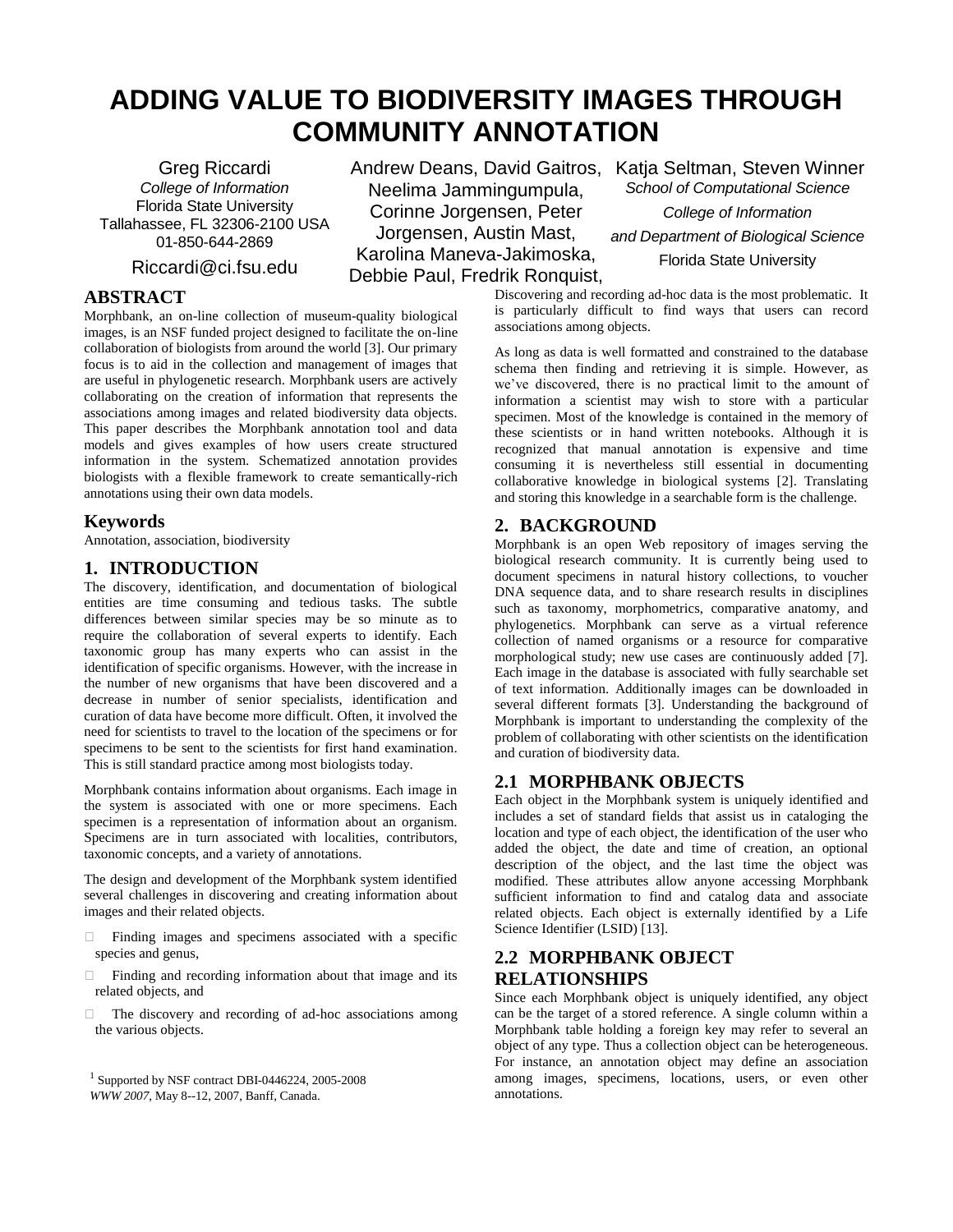This flexibility allows for the creation of complex collections of objects that can be shared with other users of the Morphbank system. Although there are a series of predefined relationships in Morphbank, the use of unique identifiers allows users to define an unrestricted set of complex relationships of objects within the confines of the system.

Figure 1 shows the result of searching for images that are related to the taxon with id 30244, the species asclepias amplexicaulus. The search looks through the known associations between objects to find the proper set. Each image in the set is associated with a specimen which is associated with the proper taxon. The structure of these predefined associations allow the search to be both effective and efficient. The information about the images in Figure 1 comes from the image, its related specimen and its related taxon.



**taxon**

# **3. BIOLOGICAL ANNOTATION REQUIREMENTS**

The users of the Morphbank database system have identified several requirements for image and object annotation to be used by authorized users of the system. These requirements are consistent with the *Specifications For Image Annotation On The Semantic Web* as described W3C in their draft document [5]. A major restriction placed on Morphbank development was that the annotation software must be accessible through the use of a Web browser without the need to download an extensive set of client based applications. This requirement was established because research biologists frequently travel from one location to another and many times only have access to a Web browser. Additionally, annotations must be made in real-time and directly to the actual data source to avoid update anomalies associated with multiple copies of the data. Updates and annotations made by one scientist must be readily available to other colleges for collaboration in a timely manner.

There has been considerable effort put into the development of general purpose Web-based annotation tool sets over the past several years. In their paper on Web annotations, Venu Vasudevan and Mark Palmer [15] described an approach 6 years ago on the development of a Web based annotation tool that could be used to annotate documents over the Internet with just the use of a Web browser. However, they discovered several limitations in the use of Web browsers and of HTML as layout languages that

made digital annotations somewhat cumbersome. The increased use of Javascript, higher speed communications, improved Web interface standards, and increased browser capability have made Web-based digital annotations more of a reality. However, there is still no convenient method for making annotations on the sides of Web pages as you would on paper documents [8].

The problem of biodiversity annotation is that biologists have increased the number of specimens they can gather but have not increased their ability to catalog, identify, and study them. Collaborations still include the exchange of physical specimens and the manual annotations of the images using indexed cards and paper documents. At the functional level, many users have developed their own specific but proprietary solution to this problem. Through the use of Morphbank and a Web based annotation tool, we can solve most if not all of these problems.

### **3.1 MORPHBANK OBJECT ANNOTATION**

A variety of annotation technologies allow users to add value to images by creating associations between those images, text and other digital objects. Morphbank takes this one step further by making the associations into first class objects that can themselves be annotated and associated with other objects. Morphbank also allows associations to take on specific semantic characteristics that constrain their meaning and thereby improve searching and understanding.

Image annotation is available in a variety of image management Web sites. The simplest annotations are found in systems that support attaching tags to images and other media. Flickr.com and YouTube.com, e.g., allow users to add text attributes (tags) to images and use those tags to support searching. FotoTagger.com, among others, goes a step further and allows the tags to be attached to specific locations on images.

Blogging is another form of image annotation in which text passages are linked to images, Web pages and other digital objects. A blog entry creates an associate between its own text and the linked objects.

Annotea.org supports the creation of RDF attributes for image tags. These attributes can be used to provide search inference capabilities for users of image repositories.

Another annotation strategy involves the development of laboratory notebooks such as those under development at the United States Department of Energy, National Collaboratories under the guidance of Dr. Jim Myers [11]. These middle-ware products present researchers, applications, problem-solving environments (PSE), and software agents with a layered set of application services that provide a finite set of capabilities for the creation and management of meta-data, the definition of semantic relationships between data objects, and the development of electronic research records [10]. Users are able to record associations between digital objects across and among projects.

Morphbank seeks to combine these ideas by allowing incorporating an extensible annotation type system and by systematically expanding the scope of associations by including any objects referenced by globally unique IDs (GUID).

Morphbank was designed to allow users to take advantage of Web service products to gain access to the data by conforming to industry practices and standards but maintain the ontology of the original data. Users will browse or search the Web site for Morphbank objects using a variety of tools provided through the Web site.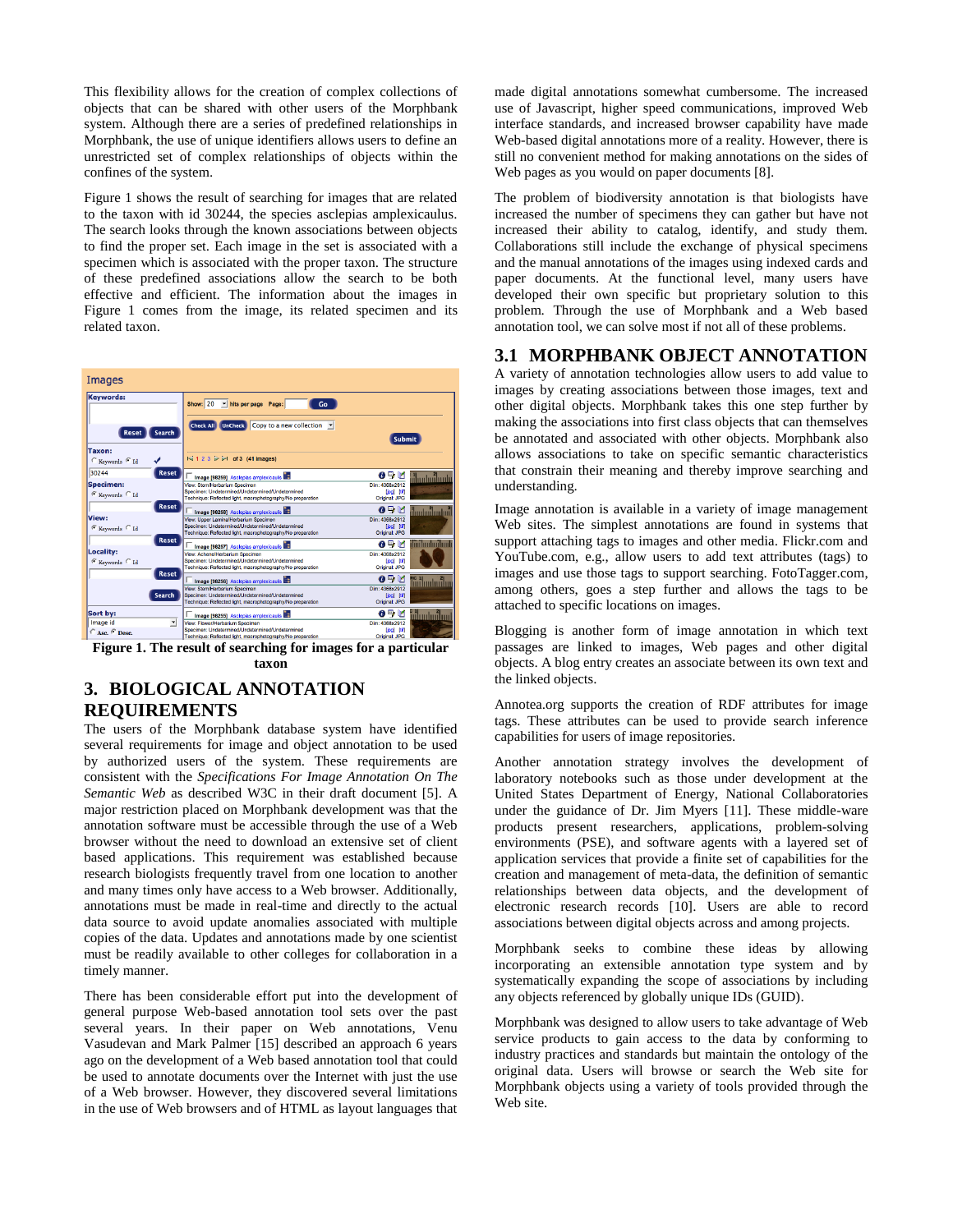#### **3.2 BASIC ANNOTATION TEMPLATE**

An annotation is an assertion that a collection of objects are related in a particular way. For annotation and search purposes, the Morphbank object annotation tool provides a minimum set of tools common to all annotation requirements. The tool uses the terminology of the Darwin Core [1] biodiversity ontology initiative. We strove to keep the tool-set as simple and as straight forward as possible and to provide specializations that make it easy for particular types of annotations to be created.

Flexibility is particularly important because all annotations must be made using only a Web browser. The template for the tool defines several functional areas required for basic biodiversity annotation and specimen determination.

#### **3.3 TYPES OF ANNOTATIONS**

Using the ability to store complex metadata with annotations gives allows us to define associative semantic relationships with ad-hoc data and other Morphbank data. The data model that supports annotation is intended to be extended to incorporate additional types as needed by users. The categories of annotations in the current system are as follows:

- **General**: There are instances where users desire to make some ad-hoc comments concerning a collection of images, specimens or other objects. The requirement for this type of annotation was made to allow maximum flexibility for including comments, measurements, and other related data to be stored and associated with the collection of objects. A very useful example of a general annotation is a simple collection of objects, much like a shopping cart, that can be stored, organized, and labeled for later use.
- **Image**: As a phylogenetic database, images are vitally important to the users of the system. Therefore, many of the annotation types described in this section will apply specifically to images. The types of image annotations are listed as:
- **Spot** location on an image associated with the annotation. The user will identify a specific spot on the image to associate with a label, title, and paragraph description.
- **Circle** associated with an area on the image.a The user will place a circle encapsulating an area to associate with a label, title, and paragraph description.
- **Rectangle** associated with an area on image. The user will place a rectangle encapsulating an area to associate with a label, title, and paragraph description.
- **Taxon Determination**: Used for discussion concerning the species or other taxonomic determination of a specimen. Users will select a specimen and by using the associated images, make a recommendation as to the specific genus and species determination. Taxon determinations are extremely important to the research activities of the primary users.
- **Phylogenetic Character and State**: This type of annotation will be used to organize physical features (called "characters") of organisms into objects of interest to research users. Phylogenetic characters and possible values (states) of those characters are associated with specific images, with species, and with collections of species. In this type of annotation, the user will associate an image or specimen in the database with phylogenetic characters and states.
- **Relationship:** Morphbank comes standard with predefined data relationships. Relationship annotations allow the user to define additional relationships associating Morphbank objects

with each other. User will select any two Morphbank objects (image, specimen, view, location, publication, user, group, etc) and then describe the relationship among the two.

#### **4. EXAMPLES OF ANNOTATIONS**

Specimen image annotation captures people's knowledge of species such as new observations, and disagreements with previous annotations. Image annotation enables semantic image retrieval and maintains a record of user comments concerning the data. Furthermore, a collection of featured annotations provides a way to assign species to a specimen. Image annotation associates textual information to the specific region of an image to enable semantic querying.

Two technologies are frequently used: Text-based approach and field-based approach. The former simply add keywords to the whole image using natural language. However, keyword-based retrieval returns irrelevant documents (i.e., low accuracy of retrieval). A field-based method describes and retrieves an item using one or more field-value pairs, thus improves the retrieval precision. Figure 2 shows an image annotation of the field-based approach. This annotations asserts that a particular portion of an image (of a wasp leg) is a femur.



**Figure 2. An Image Annotation Example** 

However, both text-based and field-based approaches store the information in a plain text format. It is known that querying the plain text is inefficient. Furthermore, storing annotation information using only plain text is not suitable to satisfy the higher level requirements for the system. Meaning and ontology must be associated with the data. The heterogeneous data models from different biologists and the diversity of association types require frequent update and evolving data structures.

Figure 3 shows a Morphbank image annotation in context. The annotation contains attribution (upper left), a small instance of the annotated image (upper right), detailed comments, with technical terms highlighted (lower left), and brief descriptions of other annotations of the same image (lower right).

The annotation of Fig. 3 asserts that the wasp whose leg is shown has a particular feature, which is called "femur swollen medially". Such features are used by experts to categorize specimens into taxonomic units (genus, species, etc.) and, after analysis, to develop evolutionary models.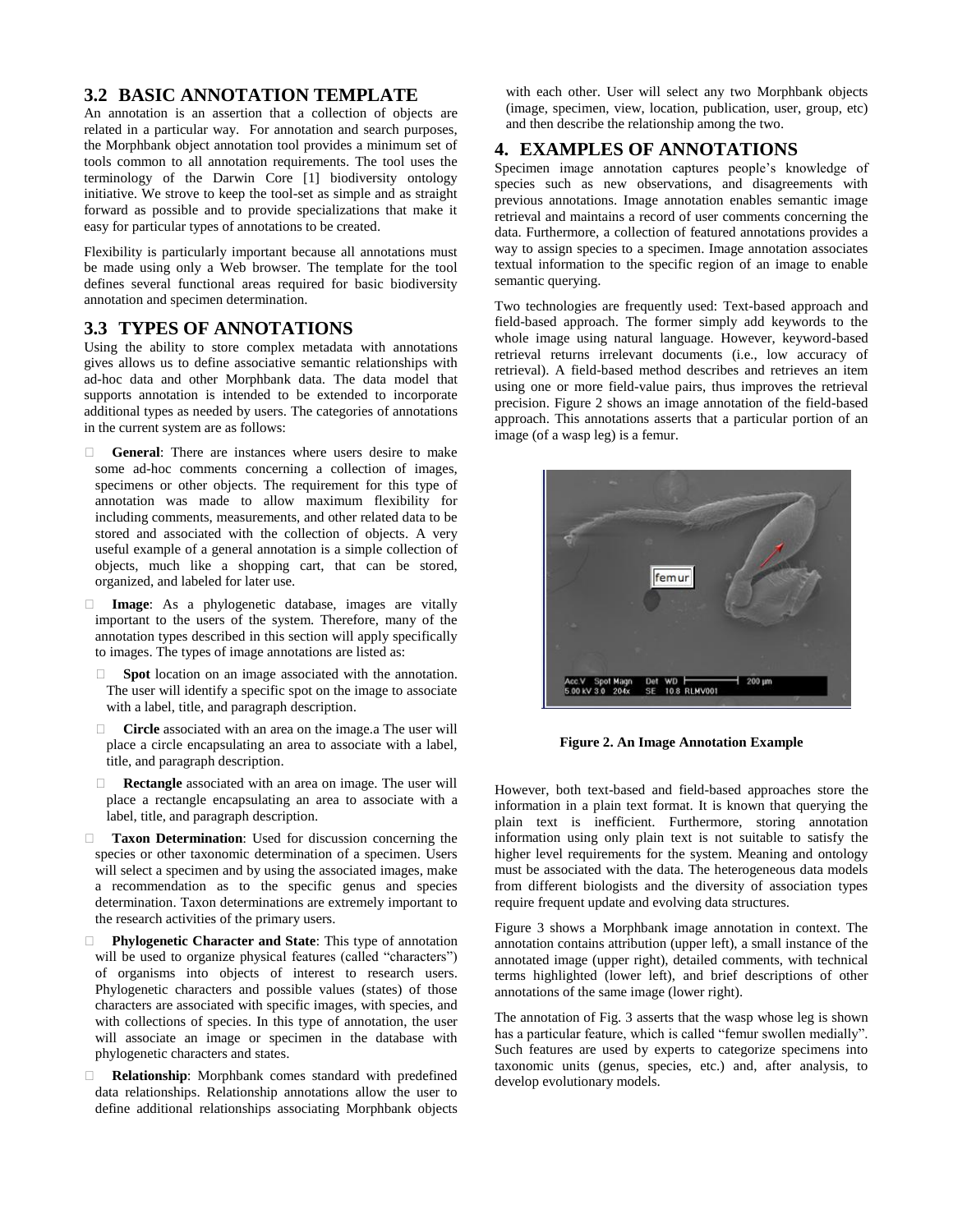Morphbank is using annotation and association technology to collect information that is directly used in scientific research.

Each of the Morphbank objects related to the annotation of Figure 3—the image, the annotations, the related specimen, etc.—are represented as first-class objects with globally-unique identity. Thus the objects can be stored in collections, included in other annotations, and referenced in external sites.



**Figure 3. Image Annotation In Context** 

Mass annotations are possible as well. Figure 4 shows an interface that allows a user to annotate each of a group of objects. In this case, the user is preparing to comment on the species identification, also called the *determination* of several botanical specimens. This annotation interface has been developed to enable a specific activity to be performed by experts on plant morphology.

| 10 Images of 10 in Collection 109267 [Asclepias amplexicaulis whole specimens]                         |                     |                   |                    |                    |              |              |                         |  |  |
|--------------------------------------------------------------------------------------------------------|---------------------|-------------------|--------------------|--------------------|--------------|--------------|-------------------------|--|--|
| Kecord:<br>Record:<br>Record:<br>[91982]<br>[91983]<br>[91984]<br>Type of Annotation * Determination v | Record:<br>[91985]  | Record:<br>0.0861 | Record:<br>[91987] | Record:<br>[91988] |              | [91989]      | <b>Record:</b><br>$+ +$ |  |  |
| <b>Related Annotations</b>                                                                             |                     |                   |                    |                    |              |              |                         |  |  |
| <b>Taxonomic Name</b>                                                                                  | <b>Taxon Author</b> |                   | Prefix             | Suffix             | $\mathbf{A}$ | $\mathbf{D}$ | s                       |  |  |
| Asclepias amplexicaulis                                                                                | Sm.                 |                   | none               | none               | 19           | $\mathbf{o}$ | $\mathbf Q$             |  |  |
| Asclepias amplexicaulis<br>Sm.                                                                         |                     | 2                 | none               | 1                  | o            |              |                         |  |  |
| <b>Determination Annotation</b>                                                                        |                     |                   |                    |                    |              |              |                         |  |  |
| <b>Determination Data Fields</b>                                                                       |                     |                   |                    |                    |              |              |                         |  |  |
| <b>Determination Action *</b><br>Give different name - choose name below -<br><b>New Taxon</b>         |                     |                   |                    |                    |              |              |                         |  |  |
| <b>Prefix</b>                                                                                          | <b>None</b>         |                   |                    |                    |              |              |                         |  |  |
|                                                                                                        |                     |                   |                    |                    |              |              |                         |  |  |
| <b>Suffix</b>                                                                                          | <b>None</b>         |                   | $\blacksquare$     |                    |              |              |                         |  |  |
| <b>Materials used in Id</b>                                                                            | Image               | ٠                 |                    |                    |              |              |                         |  |  |
| <b>Source of Identification *</b>                                                                      | <b>Austin Mast</b>  |                   |                    |                    |              |              |                         |  |  |
| <b>Resources used in Identification *</b>                                                              |                     |                   |                    |                    |              |              |                         |  |  |

**Figure 4. Group Annotations** 

#### **5. PRELIMINARY RESULTS**

The Morphbank research team has been working closely with a group of botanists at the Department of Biological Sciences at Florida State University to use the annotation tool for the curation of specimens from the Robert K. Godfrey Herbarium at Florida State University. Figure 5 shows some of the Morphbank information for a typical herbarium sheet.



#### **Figure 5. Morphbank display of the image of a herbarium sheet**

Creating the determination annotation sheet began with interviews with domain experts and the evaluation of typical manual records. Figure 6 shows a detail of the herbarium sheet of Figure 5 that contains the information cards that are attached to the sheet. Two cards are attached. The lower card is the primary information about the specimen including who collected it, when and where. The lower card also shows the species determination that was recorded when the specimen was collected.

| <b>Examined for</b><br>VASCULAR FLORA OF THE SOUTHEASTERN UNITED STATES<br>Asclepias viridula Chapman |             |
|-------------------------------------------------------------------------------------------------------|-------------|
| J. Farmer<br>University of North Carolina                                                             | 1983        |
| $V$ $0,0,$ $W$ and<br>1965                                                                            |             |
| HERBARIUM OF FLORIDA STATE UNIVERSITY<br>Tallahassee<br>PLANTS OF FLORIDA                             |             |
| COUNTY: WAKULLA                                                                                       | 31 May 1963 |
| Asclepias viridula Chapm.                                                                             |             |
| Flatwoods along                                                                                       |             |

**Figure 6. Information card from herbarium sheet**

The upper card shows a determination annotation that was added to the specimen in 1983. J. Farmer of the University of North Carolina agreed that the determination was correct.

In pencil, between the two cards is second annotation. D. D. Ward in 1983 also agreed on the correctness of the determination.

The Morphbank annotation tool is intended to allow the online collection and dissemination of information like that shown in